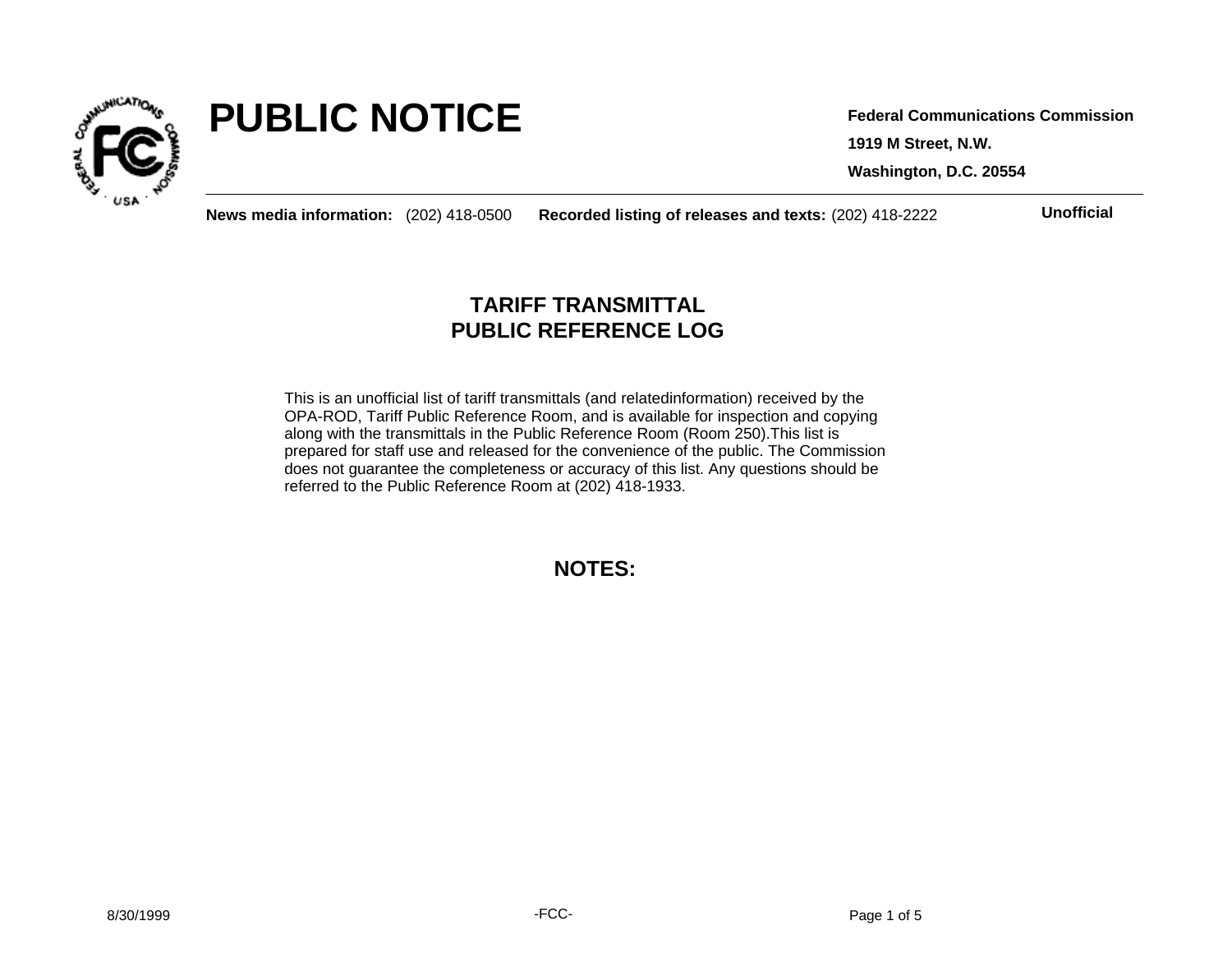## **DOMINANT**

| <b>ISSUED</b> | <b>CARRIER</b>                                                                          |             | FILING# TRANS# | FCC#         | <b>EFFDATE</b>        | #DISK #CD | #PAGES      | <b>NTC</b> |                 | 61.38 61.49 PUS PETN-DUE | S.P.# |
|---------------|-----------------------------------------------------------------------------------------|-------------|----------------|--------------|-----------------------|-----------|-------------|------------|-----------------|--------------------------|-------|
| 8/16/1999     | <b>COMSAT MOBILE</b>                                                                    | 1           | 212            | $\mathbf 1$  | 10/1/1999<br>SYNOPSIS |           |             | 46         | <b>SCF</b>      | 8/31/1999                |       |
|               | This filings introduces new services and reduces rates for Discount Program 2.          |             |                |              |                       |           |             |            |                 |                          |       |
| <b>ISSUED</b> | <b>CARRIER</b>                                                                          |             | FILING# TRANS# | FCC#         | <b>EFFDATE</b>        | #DISK #CD | #PAGES      | <b>NTC</b> | 61.38 61.49 PUS | PETN-DUE                 | S.P.# |
|               | 8/27/1999 NEVADA BELL                                                                   | 1           | 277            | $\mathbf{1}$ | 9/11/1999<br>SYNOPSIS |           | $\mathbf 1$ | 15         | <b>SCF</b>      | 9/3/1999                 |       |
|               | With this filing, Nevada is proposing to introduce Service Provider Number Portability. |             |                |              |                       |           |             |            |                 |                          |       |
| <b>ISSUED</b> | <b>CARRIER</b>                                                                          | FILING#     | TRANS#         | FCC#         | <b>EFFDATE</b>        | #DISK #CD | #PAGES      | <b>NTC</b> | 61.38 61.49 PUS | PETN-DUE                 | S.P.# |
| 8/27/1999     | PACIFIC BELL                                                                            | 1           | 2071           | 129          | 9/11/1999<br>SYNOPSIS |           | -1          | 15         | <b>SCF</b>      | 9/3/1999                 |       |
|               | This filing adds twelve special construction cases for Tariff F.C.C. No. 129.           |             |                |              |                       |           |             |            |                 |                          |       |
| <b>ISSUED</b> | CARRIER                                                                                 |             | FILING# TRANS# | FCC#         | <b>EFFDATE</b>        | #DISK #CD | #PAGES      | NTC        | 61.38 61.49 PUS | PETN-DUE                 | S.P.# |
| 8/27/1999     | SOUTHERN NEW ENGLAND TELEPHONE                                                          | $\mathbf 1$ | 728            | 39           | 9/11/1999<br>SYNOPSIS |           | -1          | 15         | <b>SCF</b>      | 9/3/1999                 |       |
|               | With this filing, SNET is proposing to introduce Service Provider Number Portability.   |             |                |              |                       |           |             |            |                 |                          |       |
|               |                                                                                         |             |                |              |                       |           |             |            |                 |                          |       |

| ISSUED | CARRIER                   | FILING# TRANS# |                             | FCC# |                 |  |  | EFFDATE #DISK #CD #PAGES NTC 61.38 61.49 PUS PETN-DUE | S.P.t |
|--------|---------------------------|----------------|-----------------------------|------|-----------------|--|--|-------------------------------------------------------|-------|
|        | 8/27/1999 ABS-CBN TELECOM |                | $\frac{1}{3}$ $\frac{1}{3}$ |      | 8/28/1999       |  |  | LJB                                                   |       |
|        |                           |                |                             |      | <b>SYNOPSIS</b> |  |  |                                                       |       |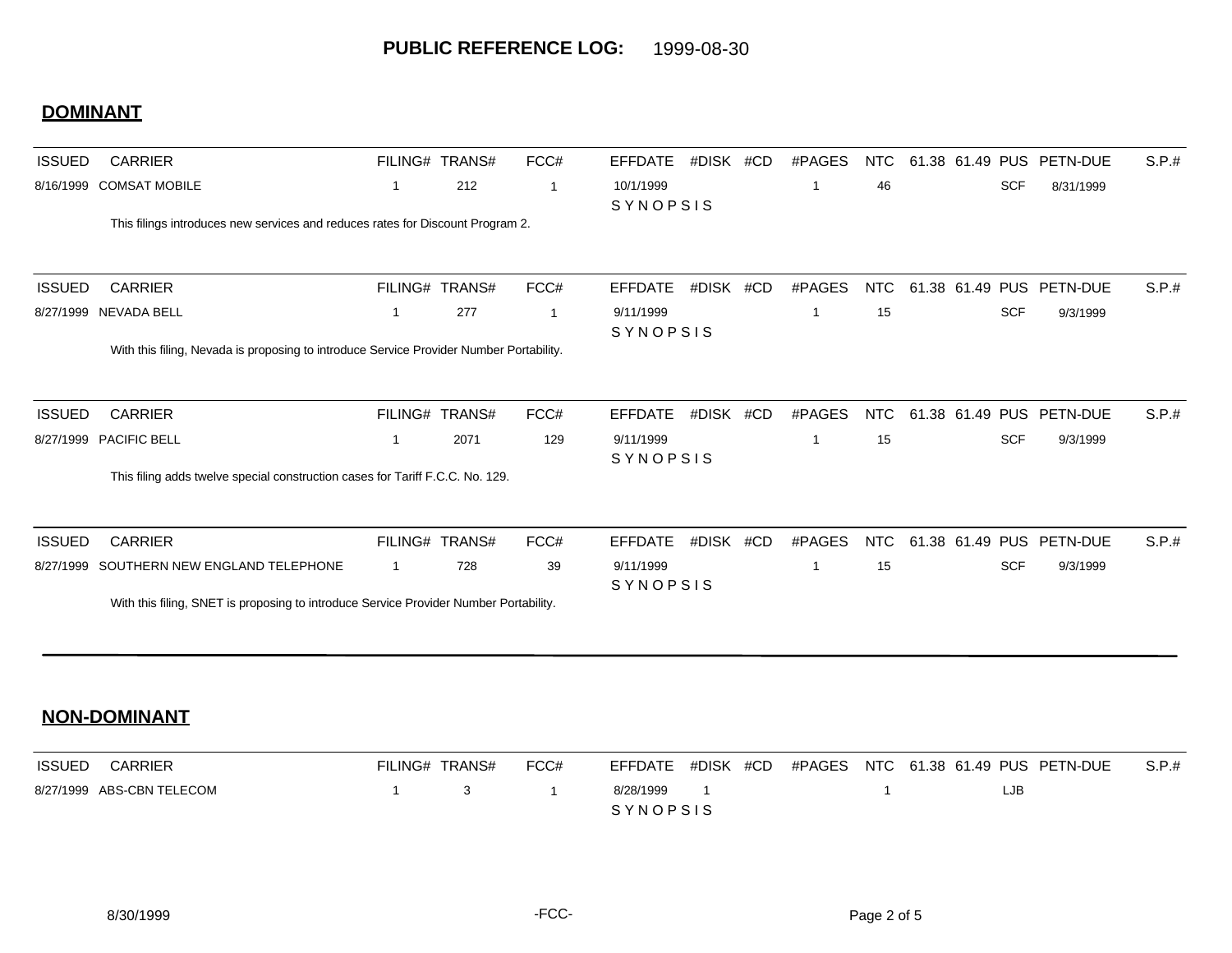| <b>ISSUED</b>  | <b>CARRIER</b>                                |                | FILING# TRANS# | FCC#          | <b>EFFDATE</b>        | #DISK #CD      |                | #PAGES | <b>NTC</b>                   |  |  |            | 61.38 61.49 PUS PETN-DUE | S.P.#   |  |
|----------------|-----------------------------------------------|----------------|----------------|---------------|-----------------------|----------------|----------------|--------|------------------------------|--|--|------------|--------------------------|---------|--|
| 8/26/1999 AT&T |                                               | $\overline{1}$ | 11408          | 11            | 8/27/1999             |                | $\overline{1}$ |        | -1                           |  |  | <b>RLS</b> |                          | 95-1174 |  |
|                |                                               |                |                | -1            |                       |                |                |        |                              |  |  |            |                          | 95-1224 |  |
|                |                                               |                |                | 27            |                       |                |                |        |                              |  |  |            |                          | 96-0709 |  |
|                |                                               |                |                | 16            |                       |                |                |        |                              |  |  |            |                          | 99-0156 |  |
|                |                                               |                |                | 13            |                       |                |                |        |                              |  |  |            |                          |         |  |
|                |                                               |                |                |               | SYNOPSIS              |                |                |        |                              |  |  |            |                          |         |  |
| <b>ISSUED</b>  | <b>CARRIER</b>                                |                | FILING# TRANS# | FCC#          | EFFDATE               | #DISK #CD      |                | #PAGES | <b>NTC</b>                   |  |  |            | 61.38 61.49 PUS PETN-DUE | S.P.#   |  |
|                |                                               |                |                |               |                       |                |                |        |                              |  |  |            |                          | 93-88   |  |
| 8/26/1999 AT&T |                                               | $\overline{1}$ | CT-7684        | CT12323-12336 | 8/27/1999<br>SYNOPSIS |                | $\overline{1}$ |        | <b>RLS</b><br>$\overline{1}$ |  |  |            |                          |         |  |
|                |                                               |                |                |               |                       |                |                |        |                              |  |  |            |                          |         |  |
| <b>ISSUED</b>  | <b>CARRIER</b>                                |                | FILING# TRANS# | FCC#          | <b>EFFDATE</b>        | #DISK #CD      |                | #PAGES | <b>NTC</b>                   |  |  |            | 61.38 61.49 PUS PETN-DUE | S.P.#   |  |
|                | 8/26/1999 CLAIRCOM LICENSEE CORPORATION       | $\mathbf{1}$   | 20             | $\mathbf{1}$  | 8/27/1999             | $\overline{1}$ |                |        | $\overline{1}$               |  |  | LJB        |                          |         |  |
|                |                                               |                |                |               | SYNOPSIS              |                |                |        |                              |  |  |            |                          |         |  |
|                |                                               |                |                |               |                       |                |                |        |                              |  |  |            |                          |         |  |
| <b>ISSUED</b>  | <b>CARRIER</b>                                |                | FILING# TRANS# | FCC#          | <b>EFFDATE</b>        | #DISK #CD      |                | #PAGES | <b>NTC</b>                   |  |  |            | 61.38 61.49 PUS PETN-DUE | S.P.#   |  |
|                | 8/11/1999 COMSAT WORLD                        | $\overline{1}$ | 129            | 3             | 8/12/1999<br>SYNOPSIS | $\overline{1}$ |                |        | $\overline{1}$               |  |  | <b>SCF</b> |                          |         |  |
|                |                                               |                |                |               |                       |                |                |        |                              |  |  |            |                          |         |  |
| <b>ISSUED</b>  | <b>CARRIER</b>                                |                | FILING# TRANS# | FCC#          | <b>EFFDATE</b>        | #DISK #CD      |                | #PAGES | <b>NTC</b>                   |  |  |            | 61.38 61.49 PUS PETN-DUE | S.P.#   |  |
|                | 8/26/1999 MCI WORLDCOM NETWORK SERVICES, INC. | $\overline{1}$ | 1281           | $\mathbf{1}$  | 8/27/1999<br>SYNOPSIS | -1             |                |        | $\mathbf{1}$                 |  |  | VJ         |                          | 96-661  |  |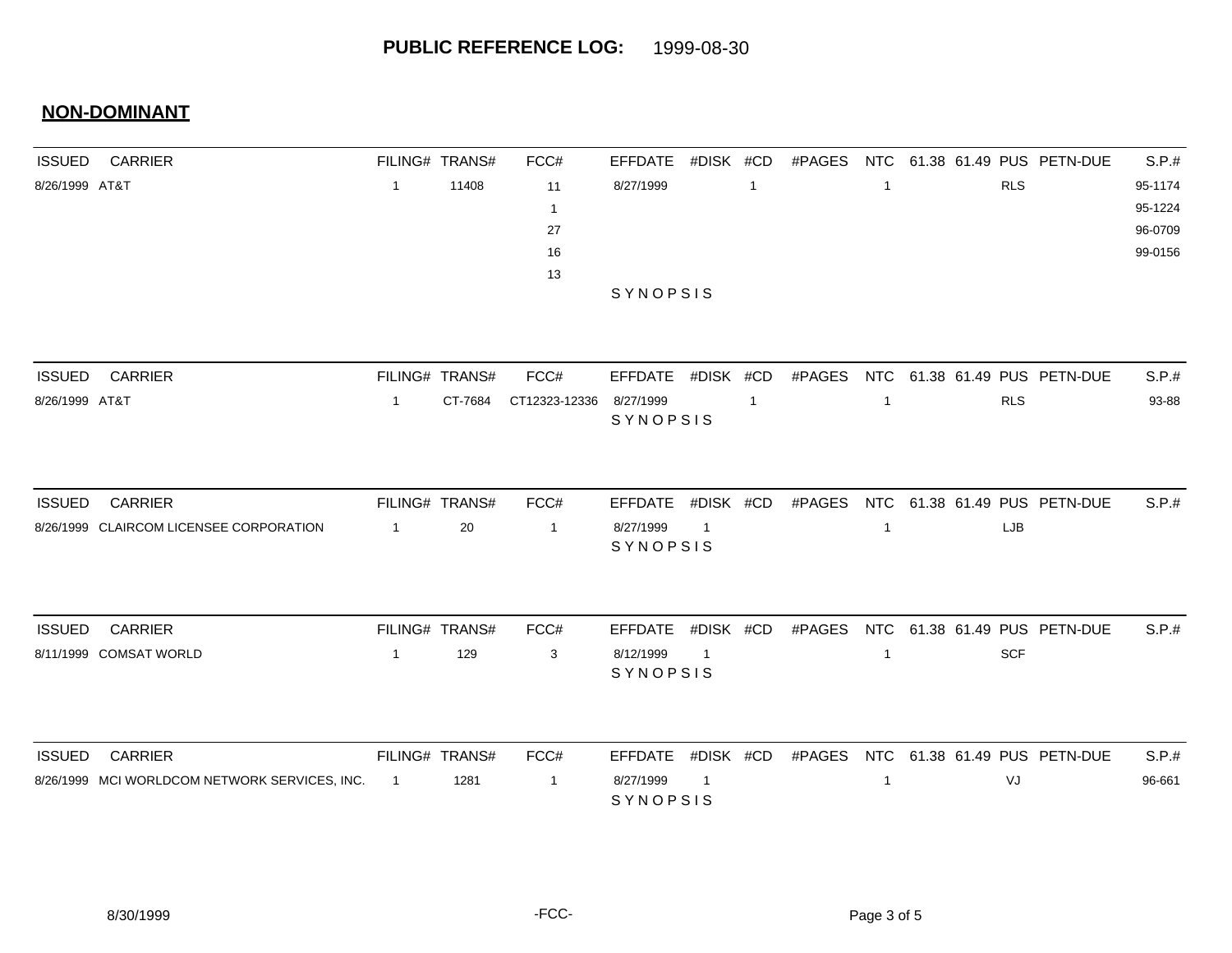| <b>ISSUED</b> | <b>CARRIER</b>                            |                  | FILING# TRANS# | FCC#           | <b>EFFDATE</b>        | #DISK #CD      | #PAGES |                         |     | NTC 61.38 61.49 PUS PETN-DUE        | S.P.#   |
|---------------|-------------------------------------------|------------------|----------------|----------------|-----------------------|----------------|--------|-------------------------|-----|-------------------------------------|---------|
|               | 8/26/1999 PRIMUS TELECOMMUNICATIONS, INC  | $\overline{1}$   | 17             | $\overline{1}$ | 8/27/1999<br>SYNOPSIS | 3              |        | $\overline{1}$          | LJB |                                     |         |
|               |                                           |                  |                |                |                       |                |        |                         |     |                                     |         |
| <b>ISSUED</b> | <b>CARRIER</b>                            |                  | FILING# TRANS# | FCC#           | <b>EFFDATE</b>        | #DISK #CD      | #PAGES |                         |     | NTC 61.38 61.49 PUS PETN-DUE        | S.P.#   |
|               | 8/27/1999 SOUTHWESTERN BELL COMM SERVICE  | $\overline{1}$   | 15             | $\overline{4}$ | 8/28/1999             | 2              |        | $\overline{\mathbf{1}}$ | VJ  |                                     |         |
|               |                                           |                  |                | 3              | SYNOPSIS              |                |        |                         |     |                                     |         |
|               |                                           |                  |                |                |                       |                |        |                         |     |                                     |         |
| <b>ISSUED</b> | <b>CARRIER</b>                            |                  | FILING# TRANS# | FCC#           | EFFDATE               | #DISK #CD      | #PAGES |                         |     | NTC 61.38 61.49 PUS PETN-DUE        | S.P.#   |
|               | 8/24/1999 SPRINT COMMUNICATIONS CO. L.P.  | $\overline{1}$   | 409            | $\overline{1}$ | 8/25/1999<br>SYNOPSIS | $\overline{1}$ |        | $\mathbf{1}$            | CEH |                                     | 96-654  |
|               |                                           |                  |                |                |                       |                |        |                         |     |                                     |         |
| <b>ISSUED</b> | <b>CARRIER</b>                            |                  | FILING# TRANS# | FCC#           | <b>EFFDATE</b>        | #DISK #CD      | #PAGES |                         |     | NTC 61.38 61.49 PUS PETN-DUE        | S.P.#   |
|               | 8/26/1999 TELEPORT COMMUNICATIONS GROUP   | $\overline{1}$   | 28             | $\overline{2}$ | 8/27/1999             | $\overline{1}$ |        | $\overline{1}$          | LJB |                                     | 99-0157 |
|               |                                           |                  |                |                | SYNOPSIS              |                |        |                         |     |                                     |         |
| <b>ISSUED</b> | <b>CARRIER</b>                            |                  | FILING# TRANS# | FCC#           | <b>EFFDATE</b>        | #DISK #CD      | #PAGES |                         |     | NTC 61.38 61.49 PUS PETN-DUE        | S.P.#   |
|               | 8/26/1999 WESTSTAR COMMUNICATIONS, INC.   | $\overline{1}$   | $\overline{1}$ | 2              | 8/27/1999             | 2              |        | $\overline{1}$          | LJB |                                     |         |
|               |                                           |                  |                | -1             |                       |                |        |                         |     |                                     |         |
|               |                                           |                  |                |                | SYNOPSIS              |                |        |                         |     |                                     |         |
| <b>ISSUED</b> | <b>CARRIER</b>                            |                  | FILING# TRANS# | FCC#           | EFFDATE               | #DISK #CD      |        |                         |     | #PAGES NTC 61.38 61.49 PUS PETN-DUE | S.P.#   |
|               | 8/26/1999 WORLDCOM NETWORK SERVICES, INC. | $\blacksquare$ 1 | 87             | 10             | 8/27/1999             | 2              |        | $\mathbf{1}$            | VJ  |                                     |         |